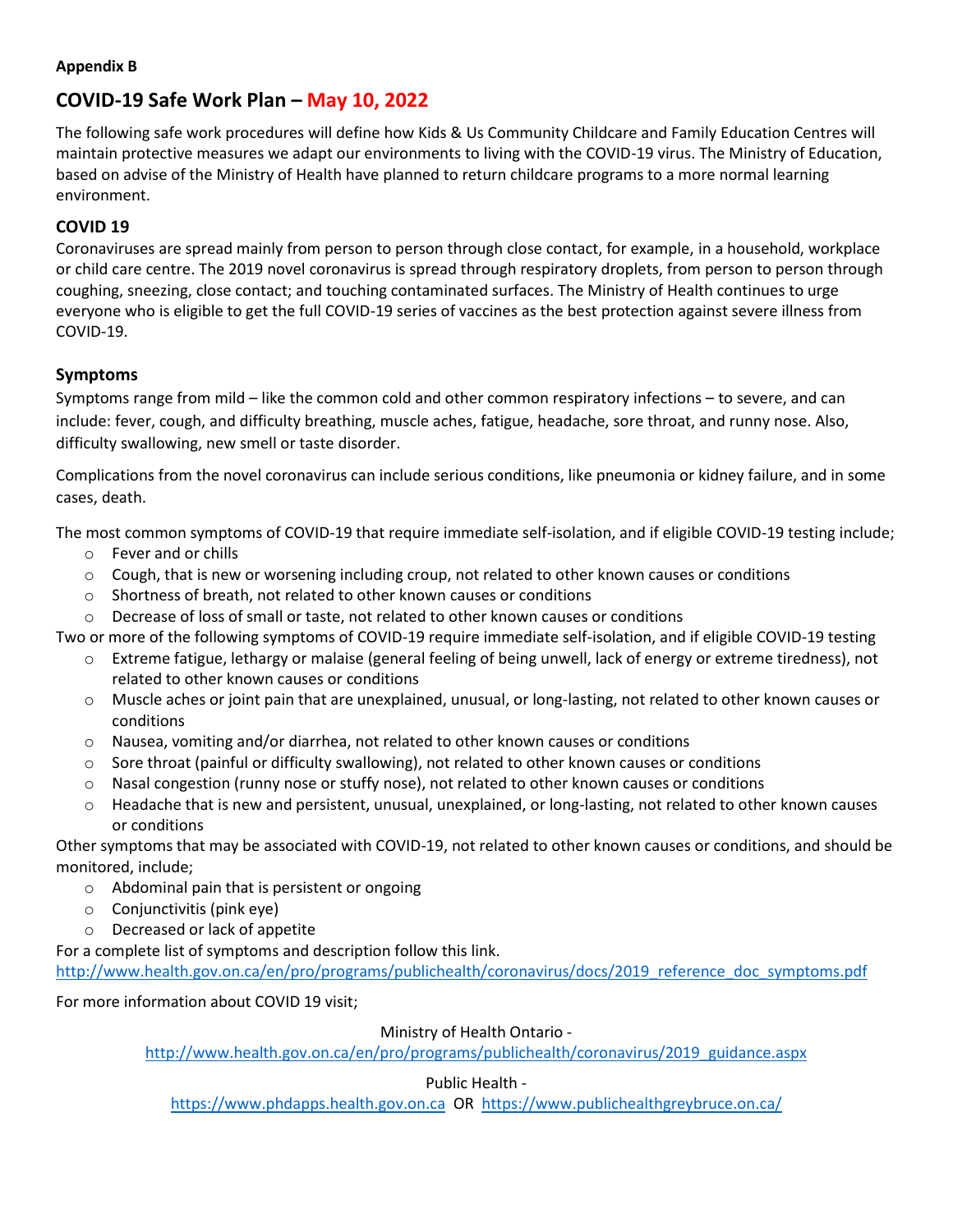# **Screening**

Effective March 21, 2022 daily confirmation of screening for children and staff students and volunteers is no longer required. However, all individuals, including children, staff, essential visitors and post secondary students on educational placements, must complete the online school screening tool [\(https://covid-19.ontario.ca/school-screening/\)](https://covid-19.ontario.ca/school-screening/) before attending the child care or Before and After School Program (BASP) on their first visit to a program for the day. Staff, students and children will be monitored throughout the day for any new symptoms.

If the child, staff, essential visitor or student is unwell or has any symptoms of COVID-19, they must stay home. Based on current Public Health Guidelines. Additionally, they can conduct an online assessment to determine next steps. <https://covid-19.ontario.ca/self-assessment/>

Children in particular will be monitored for atypical symptoms and signs of COVID-19 throughout the day.

All individuals MUST follow the monitoring and isolation advice outlined in the screening tool. (Provided by MEDU or Local Public Health)

Any Closures ordered by local Public Health, or voluntary closures relating to COVID-19 will be reported to the MEDU via CCLS as a Serious Occurrence. These closures may be due to illness and or isolation requirements that lead to staff shortages to safely operate the childcare.

### **Staff**

Staff, (for the purpose of this document, staff will include students on educational placement) should complete an assessment daily before coming to the childcare setting.

Effective March 21, 2022 in alignment with community masking requirements, masks and eye protection will no longer be required. Some staff may continue to wear PPE, and it will continue to be provided through the Ministry to staff. Please continue to promote respectful, welcoming and inclusive practices and communications.

Effective May 9, 2022 Federal travel requirements no longer require any traveler returning from international travel to wear a mask at all times when in public spaces (including schools and childcares), or to maintain a list of all close contacts for 14 days in Canada and monitor for symptoms. Unvaccinated individuals who are exempt from quarantine are still required to wear a mask in public settings and maintain a list of close contacts for 14 days.

In the event that a staff member develops any symptoms of illness (respiratory or otherwise) while working, they must be immediately excluded from work and sent home to isolate or get tested, if testing option is available. If RAT's are available, symptomatic staff will be provided 2 test kits to use prior to returning to work. If the staff member is experiencing respiratory symptoms, ensure the staff member immediately performs hand hygiene, dons a mask, and will need to leave the center. The staff member must follow the most current advice and guidance provided by Local Public Health.

# **Children**

Parents/guardians will be asked to;

- Check their children's temperature and do an assessment of both themselves and their child, before arriving at the childcare setting.
- If a temperature is equal or greater than 38° Celsius (100.4° Fahrenheit), if the child/children have any cold-like symptoms or vomiting and/or diarrhea, or if the child has been administered any fever reducing medications e.g. Tylenol or Advil, please keep the child at home.

Effective March 21, 2022 in alignment with community masking requirements, masks and eye protection will no longer be required in public spaces, including schools and childcares. Effective May 9<sup>th</sup>, Federal travel requirements have been updated. Fully vaccinated travellers are no longer required to wear a mask in public settings for 14 days or maintain a list of close contacts for first 14 days. However, unvaccinated individuals who are exempt from quarantine are still required to wear a mask in public settings and maintain a list of close contacts for 14 days, including children under 12.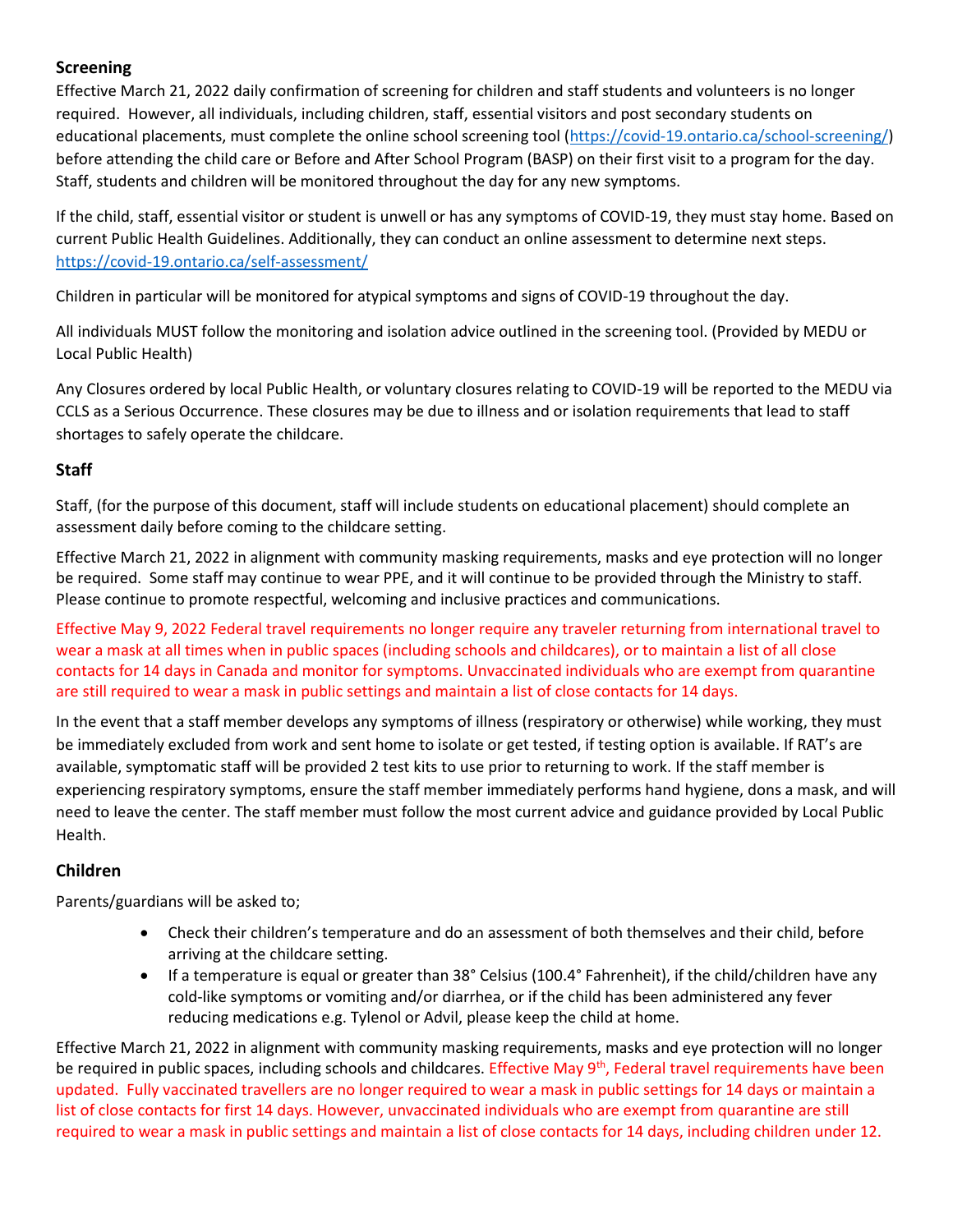## Exemptions to this are children under age 2, children 2-5 who cannot tolerate a mask. These guidelines must be adhered to at all our programs.

In the event that a child develops any symptoms of illness (respiratory or otherwise) while at our center, the child must be isolated at the facility and their parent/guardian called to take the child home as soon as possible. If RAT (Rapid Antigen Test Kits) are available symptomatic children may be sent home with 2 test kits to use prior to return to childcare. If the child is experiencing respiratory symptoms, ask the child to wear a mask while self-isolating at the facility. If the child is unable or unwilling to wear a mask, the staff person caring for the symptomatic child may wear a mask if they are unable to maintain a 2- meter physical distance.

Hygiene and respiratory etiquette should be practiced while the child is waiting to be picked up.

Tissues should be provided to the child for proper respiratory etiquette, with proper disposal of the tissues (In a covered, lined garbage can) and proper hand hygiene.

Environmental cleaning of the space where the child was separated should be conducted once the child has been picked up.

Children with COVID-19 symptoms must stay home to self isolate immediately, based on the following;

- Fever and or chills (37.8/100 or greater), OR
- Cough (more than usual if chronic cough not related to other known causes or conditions), OR
- Shortness of Breath (not related to other known causes or conditions), OR
- Decrease or loss of smell or taste (not related to other known causes or conditions) OR
- Two or more of;
	- $\circ$  Sore Throat or difficulty swallowing (not related to other known causes or conditions)
	- $\circ$  Stuffy nose and Runny nose (not related to other known causes or conditions)
	- o Headache that is new and persistent, unusual, unexplained or long-lasting (not related to other known causes or conditions)
	- o Nausea, vomiting and/or diarrhea (not related to other known causes or conditions), and
	- o Extreme fatigue
	- o Muscle aches or malaise (not related to other known causes or conditions)

Individuals with above listed COVID-19 symptoms that are not eligible or do not have access to PCR/RAT are presumed to have COVID-19 infection and are advised to self isolate ASAP after symptom onset. Please refer to the [COVID-19](https://www.health.gov.on.ca/en/pro/programs/publichealth/coronavirus/docs/contact_mngmt/management_cases_contacts_omicron.pdf)  [Integrated Testing & Care, Contact and Outbreak Management Interim Guidance: Omicron Surge](https://www.health.gov.on.ca/en/pro/programs/publichealth/coronavirus/docs/contact_mngmt/management_cases_contacts_omicron.pdf) for self-isolation guidelines for symptomatic individuals and household members. Additionally, you can visit the Childcare Centre Page of [Grey Bruce Public Health](https://www1.publichealthgreybruce.on.ca/COVID-19/Schools-and-Childcare-Centres/Childcare-Centres) for updated resources.

By completing the online school screening EVERY DAY, you will have the most up to date guidance for attending school and childcare. This tool will provide information on next steps for anyone who is experiencing COVID-19 symptoms.

Once symptomatic individuals have left our center, we will ensure that contaminated surfaces and high touch areas are disinfected.

#### **Education**

All staff and students have received the following training:

- Training for and Review of; Infectious Disease Policy and Procedures, COVID Safe Work Plan Hand Hygiene, PPE Donning and Doffing, Respiratory Etiquette, Environmental Cleaning and Sanitizing, Screening, Outbreak Management, Health and Safety Guidance and other policies that are or become relevant to COVID-19.
- Stay home if you are sick or might be sick. Follow the Public Health Agency of Canada's steps for selfassessment:

<https://www.canada.ca/coronavirus>

Following rules apply at our workplace:

• Proper and frequent hand washing.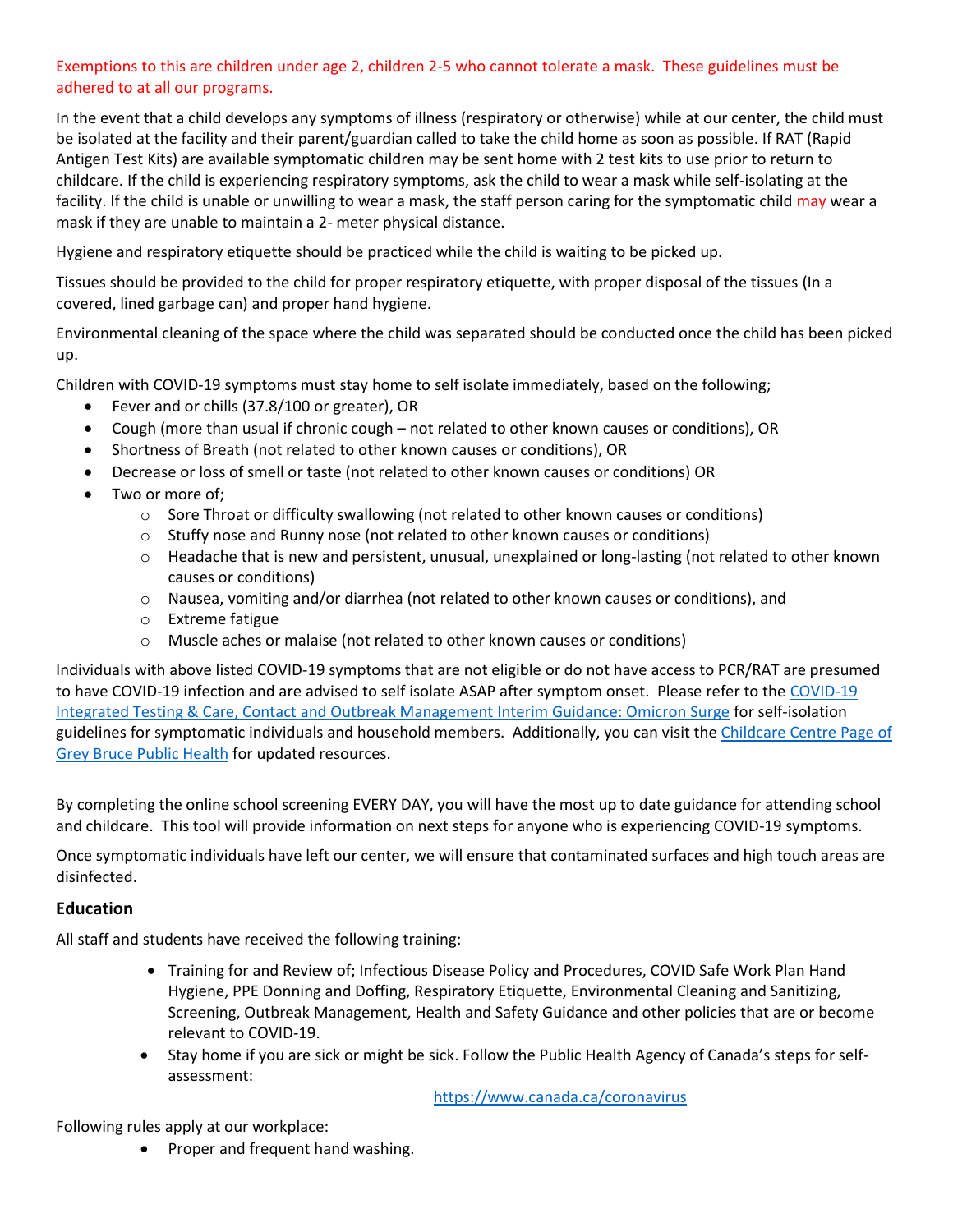- March 21, 2022 in alignment with community masking requirements, masks and eye protection will no longer be required in public spaces, including schools and childcares.
- Disinfect surfaces frequently with a bleach solution using disposable gloves.
- A review of the following postings that will be posted through out our facility including but not limited to; Signs and Symptoms of COVID-19, Hand Hygiene, Respiratory Etiquette, and PPE.

### **Parents/ guardians of those children that will be attending our center will receive the following:**

- Outbreak Management Policy, including sick children and what the process will be in the event that children are identified as being ill before intake, as well as during the day including additional precautions. This will include procedures for child pick up when requested (parents/ guardians must have a plan in place to have children picked up if requested, in a timely manner).
- A copy of our Safe Work Plan for COVID 19 that includes; safe practices that will be taken to protect their children each day.

### **Physical Distancing**

Effective March 21, 2022, cohorting and distancing will no longer be required for indoor or outdoor activities. Licensees are required to ensure ratios, group sizes, reduced ratios and mixed age groupings meet the requirements set out in the CCYEA and any conditions set out on their license.

### **Additional procedures that are continue to be followed include:**

Our center will provide tissues and dispose of used tissues in plastic-lined receptacles.

All our childcare centres have been equipped with portable HEPA Units that are placed in each classroom to optimize ventilation. In addition, where possible, windows can be opened to increase ventilation in our classrooms.

Workers will be required to regularly wash their hands for at least 20 seconds with soap and warm water:

- At the start of shifts
- Before and after; eating or drinking, changing diapers, cleaning a child, preparing food and cleaning up meal/ snack times
- After touching shared items
- After using the washroom,
- After Helping others with toileting
- After handling garbage
- After removing PPE (gloves), and
- Before leaving your workspace.

Washrooms will be cleaned frequently (3 times per day, more often if needed) and stocked with soap and paper towels. Disinfect diaper changing areas after each use.

Frequent disinfection of commonly touched surfaces, shared toys, tables, chairs, plates, cups, etc. –hard surfaces can be disinfected using a solution of bleach and water, making sure the solution is mixed and used according to manufacturers instructions. If liquids cannot be withstood, disinfect high-touch electronic devices (keyboards, tablets, smartboards) with alcohol or disinfectant wipes. Staff will complete the Cleaning and Disinfecting Logs to ensure accountability.

The following items should be considered as items to be cleaned and sanitized:

- Eating areas
- Tools and equipment
- Toys and other play items
- Offices, staff rooms, common areas and washrooms
- Door knobs, light switches, toilet seats, handles, table tops, **at least** twice a day.
- Handrails
- Play areas, Rest areas
- Kitchen and servery tools and equipment
- Cots/Mats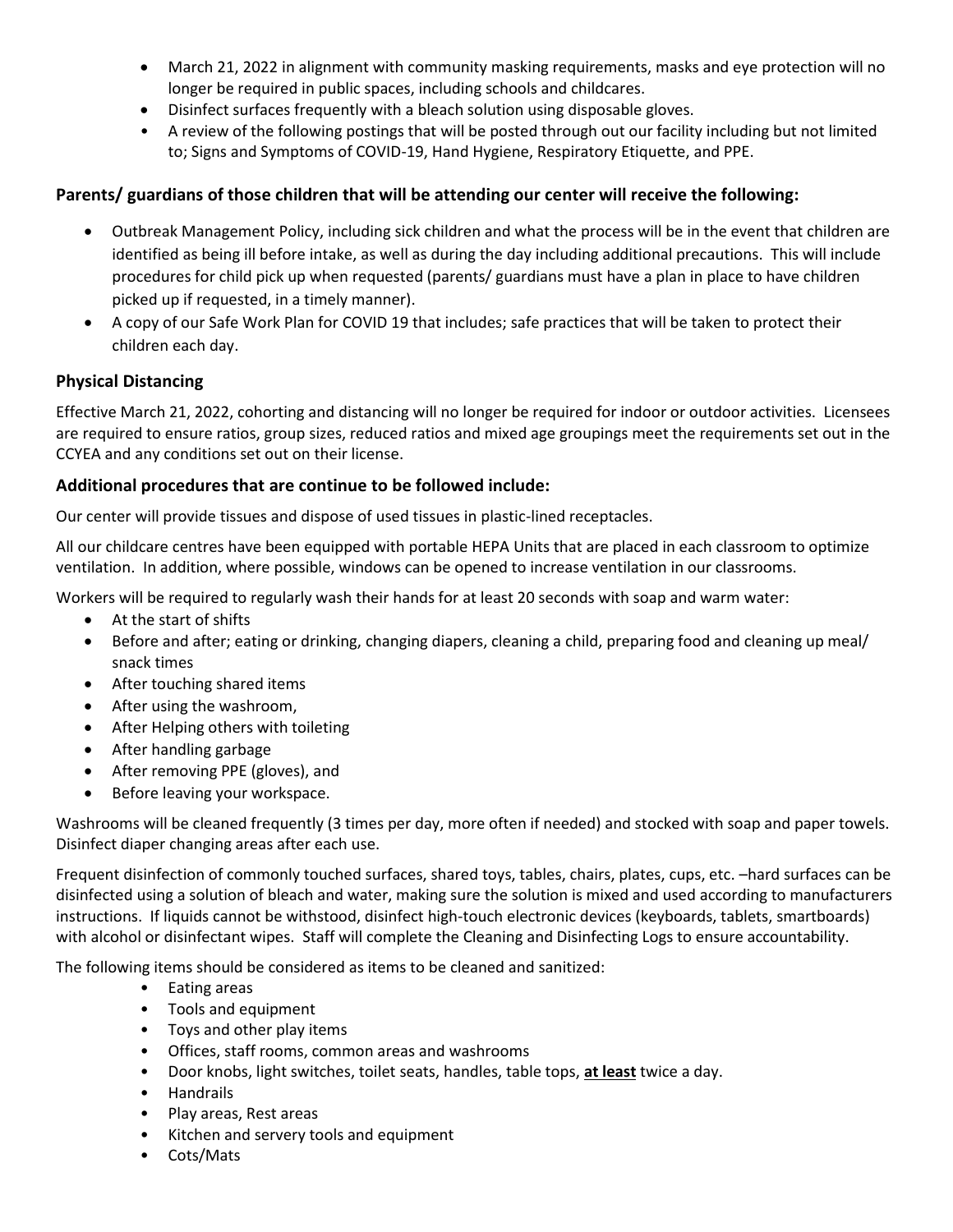Linens must be laundered between children.

Children must not share soothers, bottles, sippy cups, toothbrushes, facecloths, etc. Label these items with the child's name to discourage accidental sharing.

Family Style Dining remains suspended, at the recommendation of Local Public Health (August 2021). Staff sit at the tables with the children and reinforce "no food sharing" policies, while serving the children's meals. Meals and snacks provided will ensure individual meals or snacks for each child. Multi-use utensils must be sanitized.

Use disposable cleaning cloths (e.g. paper towel) and gloves.

Regularly wash blankets, face cloths, towels, smocks, bibs, etc.

Items used by children should be of a material that allows them to be easily cleaned and disinfected at least twice daily; such as items with hard surfaces. Items that are not able to be cleaned and disinfected easily or at least twice daily may be used, followed by rotation/isolation for 7 days following use.

It is recommended that enhanced cleaning and disinfection principles continue be applied to all aspects of the facility and should include the following:

- cleaning and disinfection of toilets, changing tables, and potties after each use
- cleaning and disinfection of sleeping mats, cribs and cots after each use.
- bedding is designated for each child and laundered weekly or more often if required
- utilization of electrostatic disinfectant sprayers to disinfect spaces daily

#### **Personal Protective Equipment**

Deciding to use PPE is based on your risk assessment of the situation. Ask yourself: What you will be doing, is there a risk of exposure to the COVID-19 virus?

Proper hand hygiene must be exercised before donning and after doffing PPE including gloves, face masks and eye protection.

The following PPE is available at all Kids & Us Childcare sites and may be used if there is an identified risk of exposure to the COVID-19 or other virus:

- o Gloves
- o Masks (medical or non-fit tested N95's) and Eye Protection/Face Shields
- o Gowns
- o Hand Sanitizer
- o Cleaning and Disinfecting Supplies

Gloves are disposable and single use, and must be disposed of after the task is completed, followed by appropriate hand hygiene. A face mask (either medical or non-fit tested N95's) may be worn by staff in the childcare program indoors and eye protection when/if staff choose to do so. (Effective March 21, 2022)

It is recommended that a face mask be worn by an individual with respiratory symptoms that may develop during the day, until they can leave to go home.

PPE must be worn when cleaning any bodily fluids.

#### **Mandatory Vaccination Policy**

Effective March 14, 2022, the instructions issued by the Ontario Chief Medical Officer of Health related to vaccination disclosure policies will be revoked across all sectors, including childcare and schools.

As of March 14, 2022 Kids & Us is no longer required to have a COVID-19 vaccine disclosure policy in place and provincial requirements outlined below will be lifted;

- Collecting Proof of COVID-19 Vaccinations, medical exemptions or completion of the educational program
- Asymptomatic screening requirements for individuals who do not provide proof of full vaccination. (Therefore, unvaccinated individuals will no longer be required to undertake rapid antigen screening 3x/week)
- Reporting vaccination coverage to the MEDU.